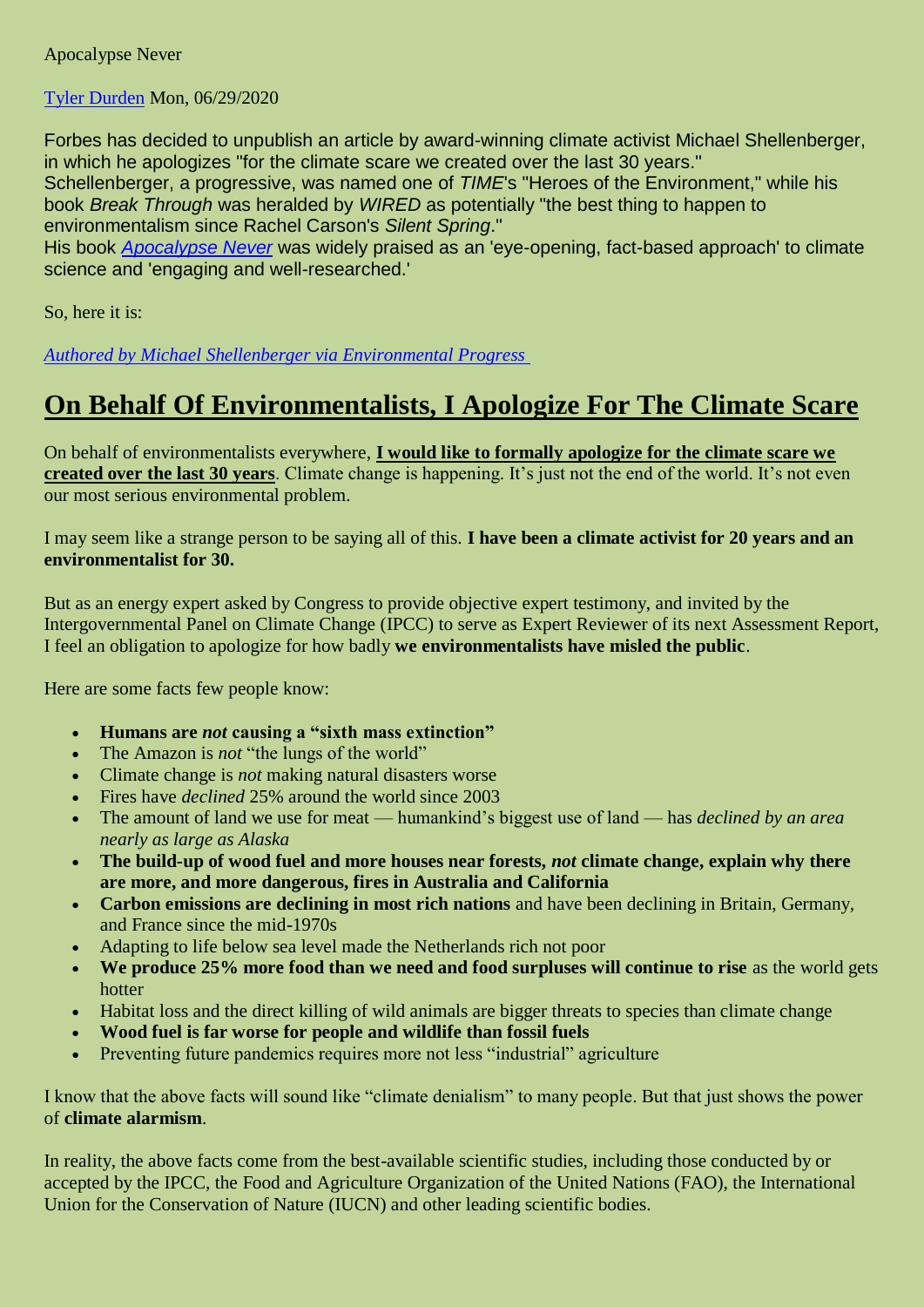**Some people will, when they read this imagine that I'm some right-wing anti-environmentalist. I'm not**. At 17, I lived in Nicaragua to show solidarity with the Sandinista socialist revolution. At 23 I raised money for Guatemalan women's cooperatives. In my early 20s I lived in the semi-Amazon doing research with small farmers fighting land invasions. At 26 I helped expose poor conditions at Nike factories in Asia.

I became an environmentalist at 16 when I threw a fundraiser for Rainforest Action Network. At 27 I helped save the last unprotected ancient redwoods in California. In my 30s I advocated renewables and successfully helped persuade the Obama administration to invest \$90 billion into them. Over the last few years I helped save enough nuclear plants from being replaced by fossil fuels to prevent a sharp increase in emissions

But until last year, I mostly avoided speaking out against the climate scare. Partly that's because I was embarrassed. After all, **I am as guilty of alarmism as any other environmentalist. For years, I referred to climate change as an "existential" threat to human civilization, and called it a "crisis."**

But mostly I was scared. I remained quiet about the climate disinformation campaign because I was afraid of losing friends and funding. The few times I summoned the courage to defend climate science from those who misrepresent it I suffered harsh consequences. And so I mostly stood by and did next to nothing as my fellow environmentalists terrified the public.

I even stood by as people in the White House and many in the news media tried to destroy the reputation and career of an outstanding scientist, good man, and friend of mine, Roger Pielke, Jr., a lifelong progressive Democrat and environmentalist who testified *in favor of* carbon regulations. Why did they do that? **Because his research proves natural disasters aren't getting worse.**

But then, **last year, things spiraled out of control**.

Alexandria Ocasio-Cortez [said](https://www.usatoday.com/story/news/politics/onpolitics/2019/01/22/ocasio-cortez-climate-change-alarm/2642481002/) "The world is going to end in twelve years if we don't address climate change." Britain's most [high-profile environmental group](https://www.forbes.com/sites/michaelshellenberger/2019/12/04/why-climate-alarmism-hurts-us-all/#2f5c614d36d8) claimed "Climate Change Kills Children."

The world's most influential green journalist, Bill McKibben, [called c](https://www.npr.org/2019/04/16/713829853/climate-change-is-greatest-challenge-humans-have-ever-faced-author-says)limate change the "greatest challenge humans have ever faced" and said it would "wipe out civilizations."

Mainstream journalists reported, repeatedly, that the Amazon was "the lungs of the world," and that deforestation was like a nuclear bomb going off.

As a result, *[half of the people](https://yougov.co.uk/topics/science/articles-reports/2019/09/15/international-poll-most-expect-feel-impact-climate) surveyed around the world last year said they thought climate change would make humanity extinct***. And in January, [one out of five](https://www.reuters.com/article/climate-change-children/one-in-five-uk-children-report-nightmares-about-climate-change-idUSL1N2AV1FF) British children told pollsters they were having nightmares about climate change**.

Whether or not you have children you must see how wrong this is. I admit I may be sensitive because I have a teenage daughter. After we talked about the science she was reassured. But her friends are deeply misinformed and thus, understandably, frightened.

I thus decided I had to speak out. I knew that writing a few articles wouldn't be enough. I needed a book to properly lay out all of the evidence.

And so my formal apology for our fear-mongering comes in the form of my new book, *[Apocalypse Never: Why](https://www.amazon.com/Apocalypse-Never-Environmental-Alarmism-Hurts/dp/0063001691/ref=tmm_hrd_swatch_0?_encoding=UTF8&qid=1590609394&sr=1-1)  [Environmental Alarmism Hurts Us All](https://www.amazon.com/Apocalypse-Never-Environmental-Alarmism-Hurts/dp/0063001691/ref=tmm_hrd_swatch_0?_encoding=UTF8&qid=1590609394&sr=1-1)*.

It is based on two decades of research and three decades of environmental activism. At 400 pages, with 100 of them endnotes, *Apocalypse Never* covers climate change, deforestation, plastic waste, species extinction, industrialization, meat, nuclear energy, and renewables.

Some highlights from the book:

**Factories and modern farming are the keys to human liberation and environmental progress**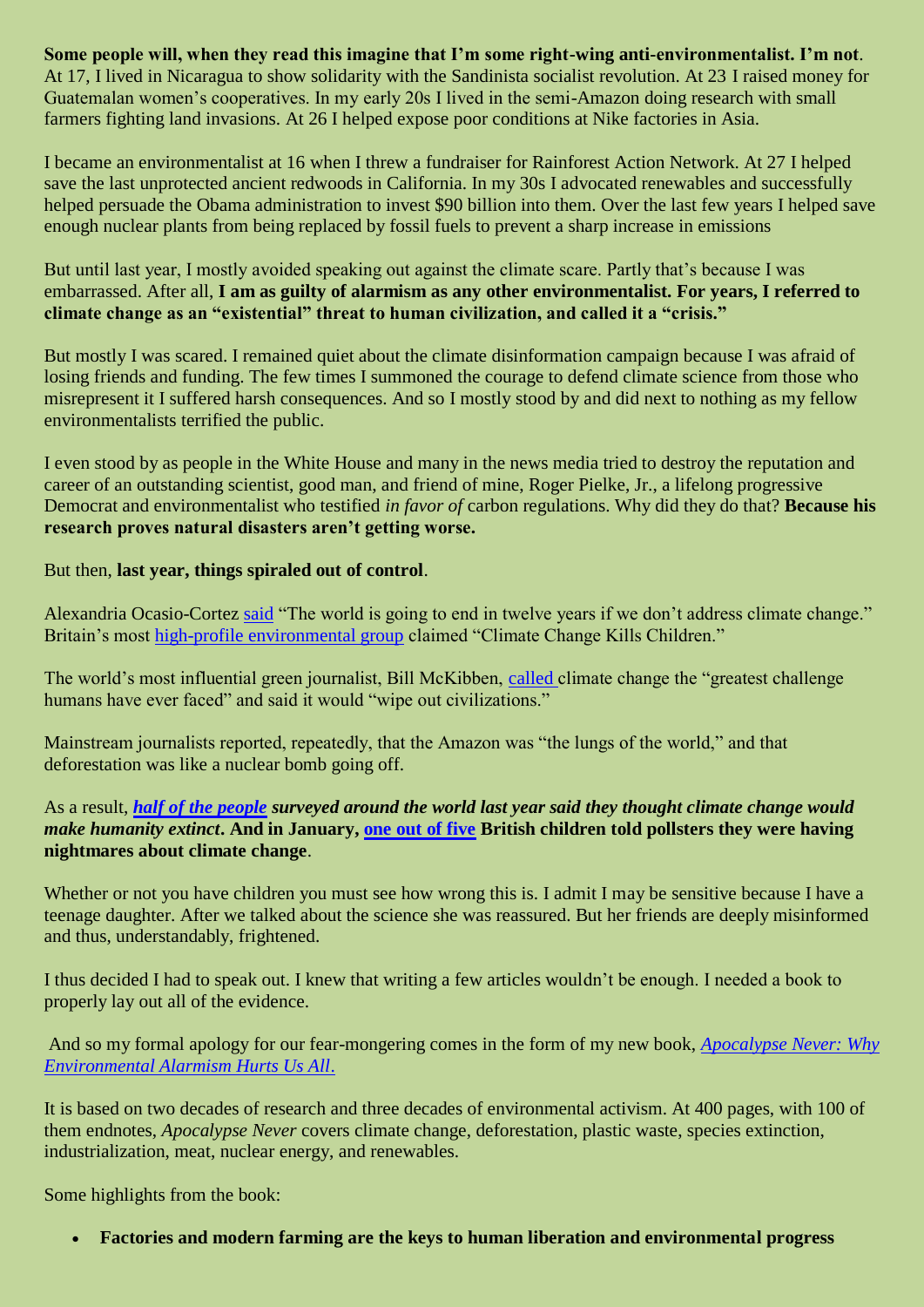- The most important thing for saving the environment is producing more food, particularly meat, on less land
- The most important thing for reducing air pollution and carbon emissions is **moving from wood to coal to petroleum to natural gas to uranium**
- **100% renewables would require increasing the land used for energy from today's 0.5% to 50%**
- We should want cities, farms, and power plants to have higher, not lower, power densities
- **Vegetarianism reduces one's emissions by less than 4%**
- Greenpeace didn't save the whales, switching from whale oil to petroleum and palm oil did
- "Free-range" beef would require 20 times more land and produce 300% more emissions
- **Greenpeace dogmatism worsened forest fragmentation of the Amazon**
- The colonialist approach to gorilla conservation in the Congo produced a backlash that may have resulted in the killing of 250 elephants

## **Why were we all so misled?**

In the final three chapters of *Apocalypse Never* I expose the financial, political, and ideological motivations. **Environmental groups have accepted hundreds of millions of dollars from fossil fuel interests**. Groups motivated by anti-humanist beliefs forced the World Bank to stop trying to end poverty and instead make poverty "sustainable." And status anxiety, depression, and hostility to modern civilization are behind much of the alarmism

Once you realize just how badly misinformed we have been, often by people with plainly unsavory or unhealthy motivations, **it is hard not to feel duped**.

Will *Apocalypse Never* make any difference? There are certainly reasons to doubt it.

The news media have been making apocalyptic pronouncements about climate change since the late 1980s, and do not seem disposed to stop.

#### **The ideology behind environmental alarmsim — Malthusianism — has been repeatedly debunked for 200 years and yet is more powerful than ever**.

But there are also reasons to believe that environmental alarmism will, if not come to an end, have diminishing cultural power.

The coronavirus pandemic is an actual crisis that puts the climate "crisis" into perspective. Even if you think we have overreacted, Covid-19 has [killed](https://covid19.who.int/?gclid=CjwKCAjw_-D3BRBIEiwAjVMy7KU0ya2ktmSUopVsnznft6PuAjAnIBH9nqxBNJA2yn2eRzXOf8l5yRoCKM0QAvD_BwE) nearly 500,000 people and shattered economies around the globe.

Scientific institutions including WHO and IPCC have **undermined their credibility** through the repeated politicization of science. Their future existence and relevance depends on new leadership and serious reform.

#### **Facts still matter, and social media is allowing for a wider range of new and independent voices to outcompete alarmist environmental journalists at legacy publications**.

Nations are reverting openly to self-interest and away from Malthusianism and neoliberalism, which is good for nuclear and bad for renewables.

## The evidence is overwhelming that **our high-energy civilization is better for people and nature than the low-energy civilization that climate alarmists would return us to**.

The invitations from IPCC and Congress are signs of a growing openness to new thinking about climate change and the environment. Another one has been to the response to my book from climate scientists, conservationists, and environmental scholars. "*Apocalypse Never* is an extremely important book," writes Richard Rhodes, the Pulitzer-winning author of *The Making of the Atomic Bomb*. "This may be the most important book on the environment ever written," says one of the fathers of modern climate science Tom Wigley.